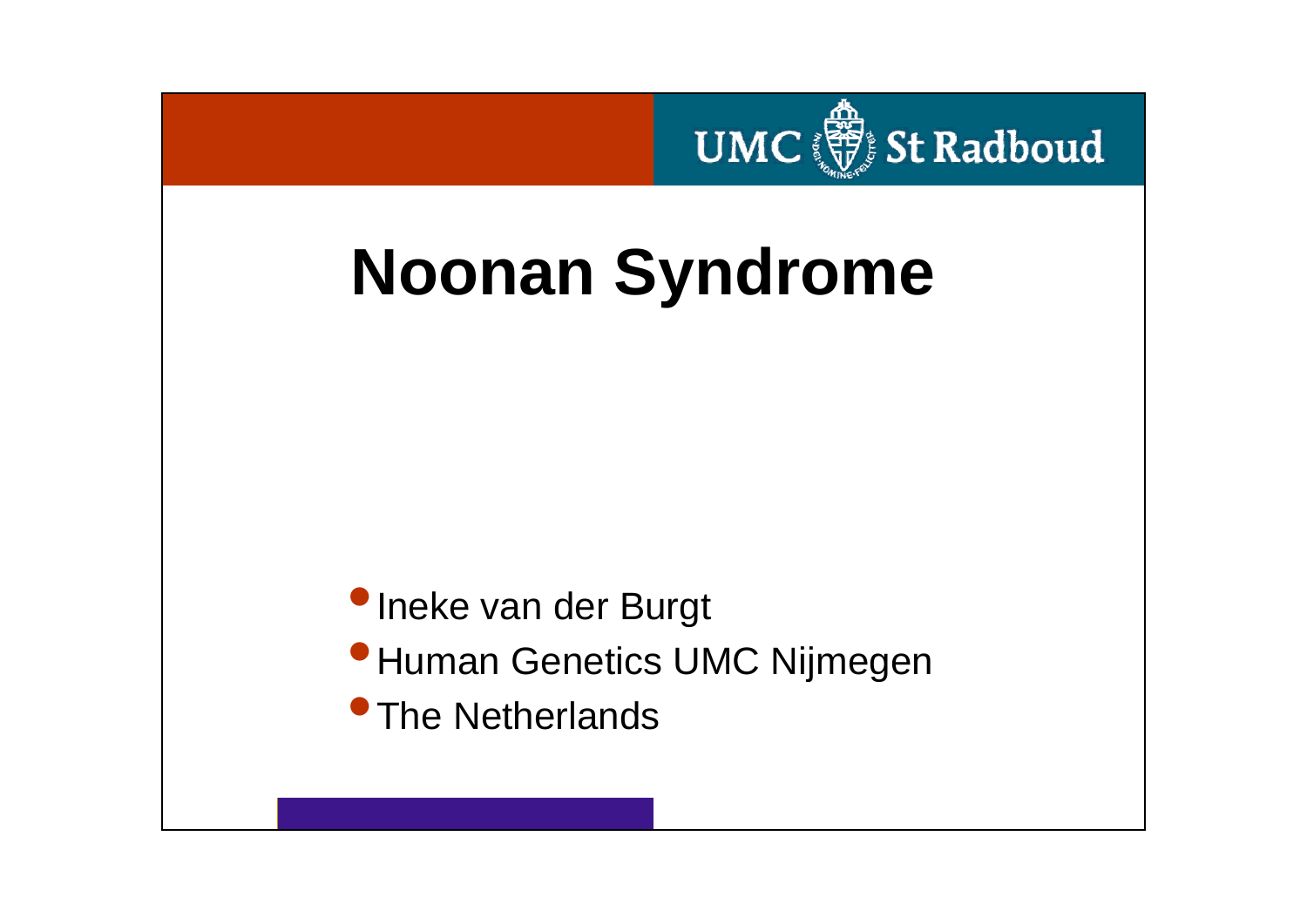

## **Defining syndromes:**

- Patients placed centrally
- $\bullet$  Consequences for the patient main determinant:
	- The phenotype
	- Natural history and complications
	- $\bullet$ Mode of inheritance or risk of recurrence

*Hennekam, AmJMedGenet 2007*

UMC **St** Radboud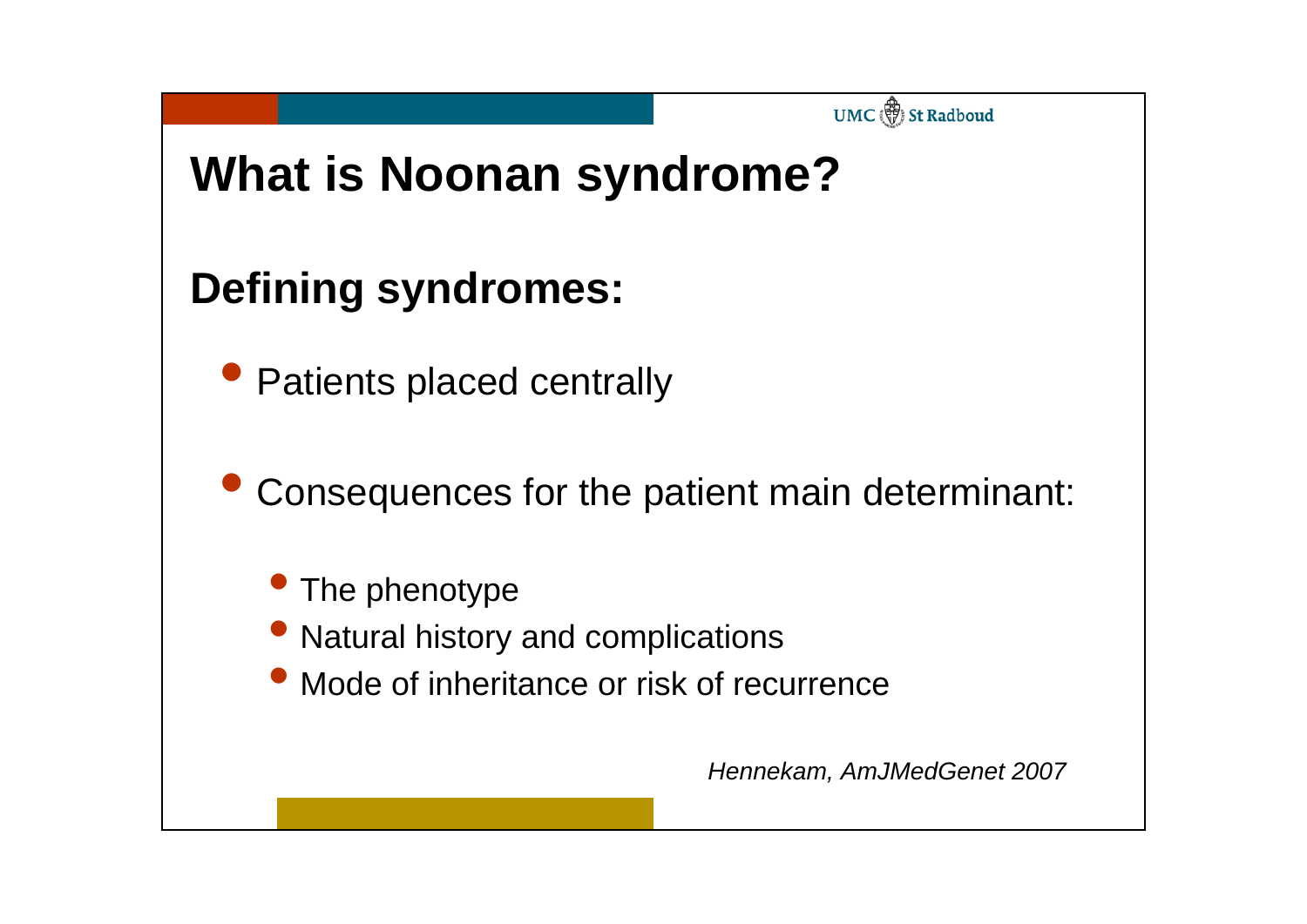

# **NOONAN SYNDROME**

**• First described in 1963** by Jacqueline Noonan

Running Together:

- \*Characteristic Facies
- \*Pulmonary Valve Stenosis
- \*Short Stature





*A Heart of Gold Honored 2006*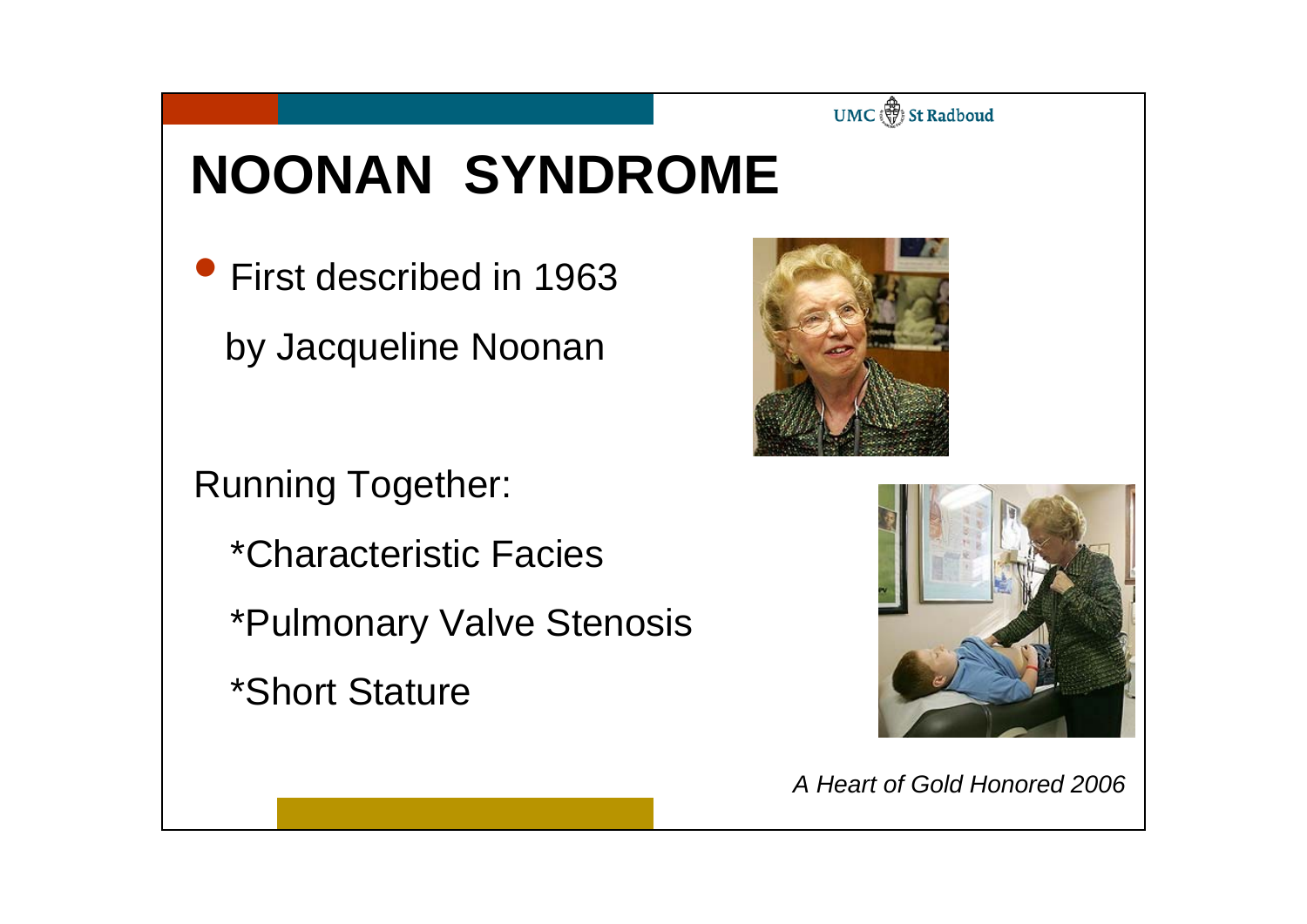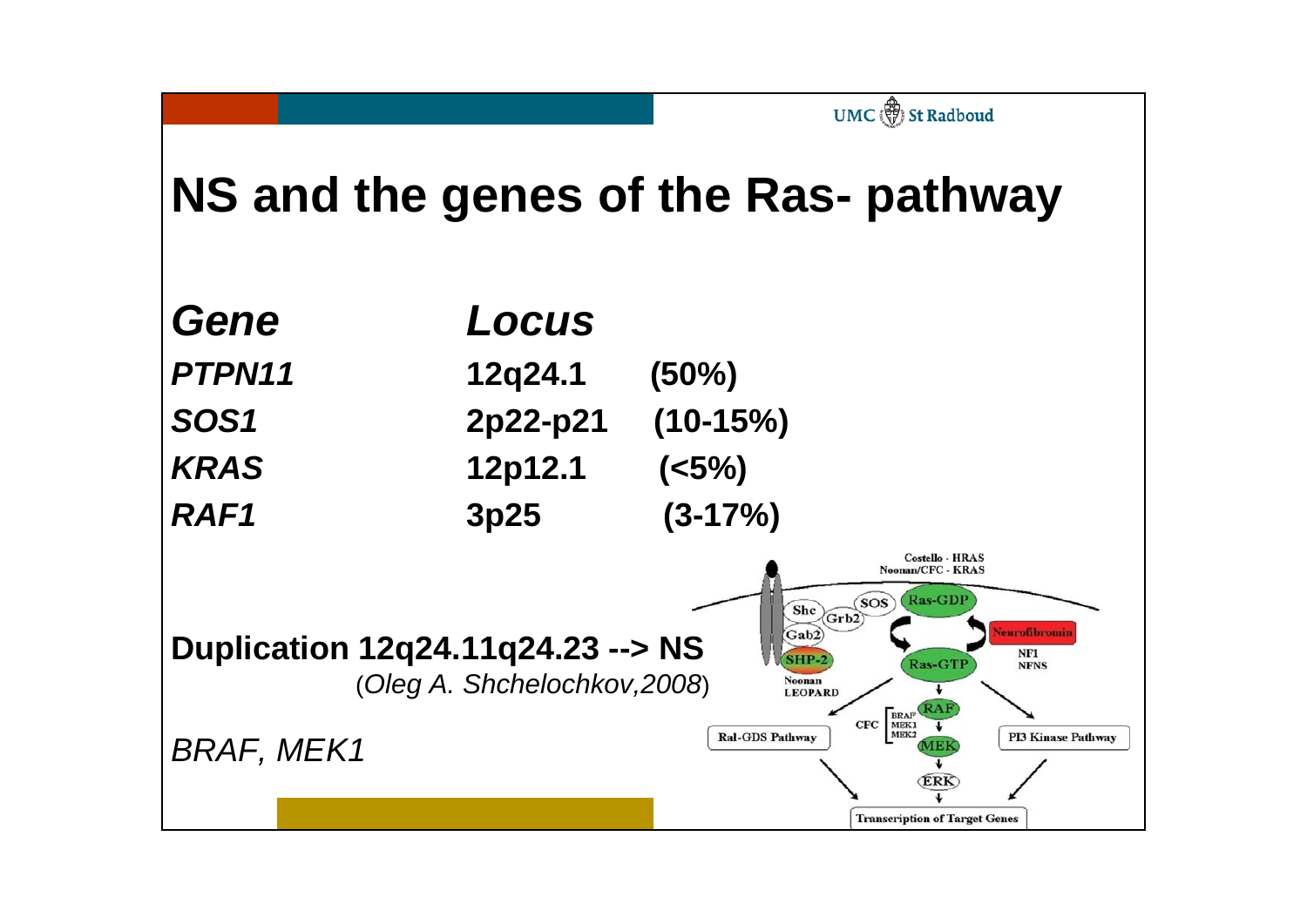#### UMC (1) St Radboud

# **Who has Noonan syndrome?**

#### **NS Scoring systems**

1981 Duncan (23 items) 1984 Preus1992 Sharland1994 van der Burgt



**Suggestive face**



**Lessons from molecular analysis; unexpected insights for phenotypes**

**Typical** face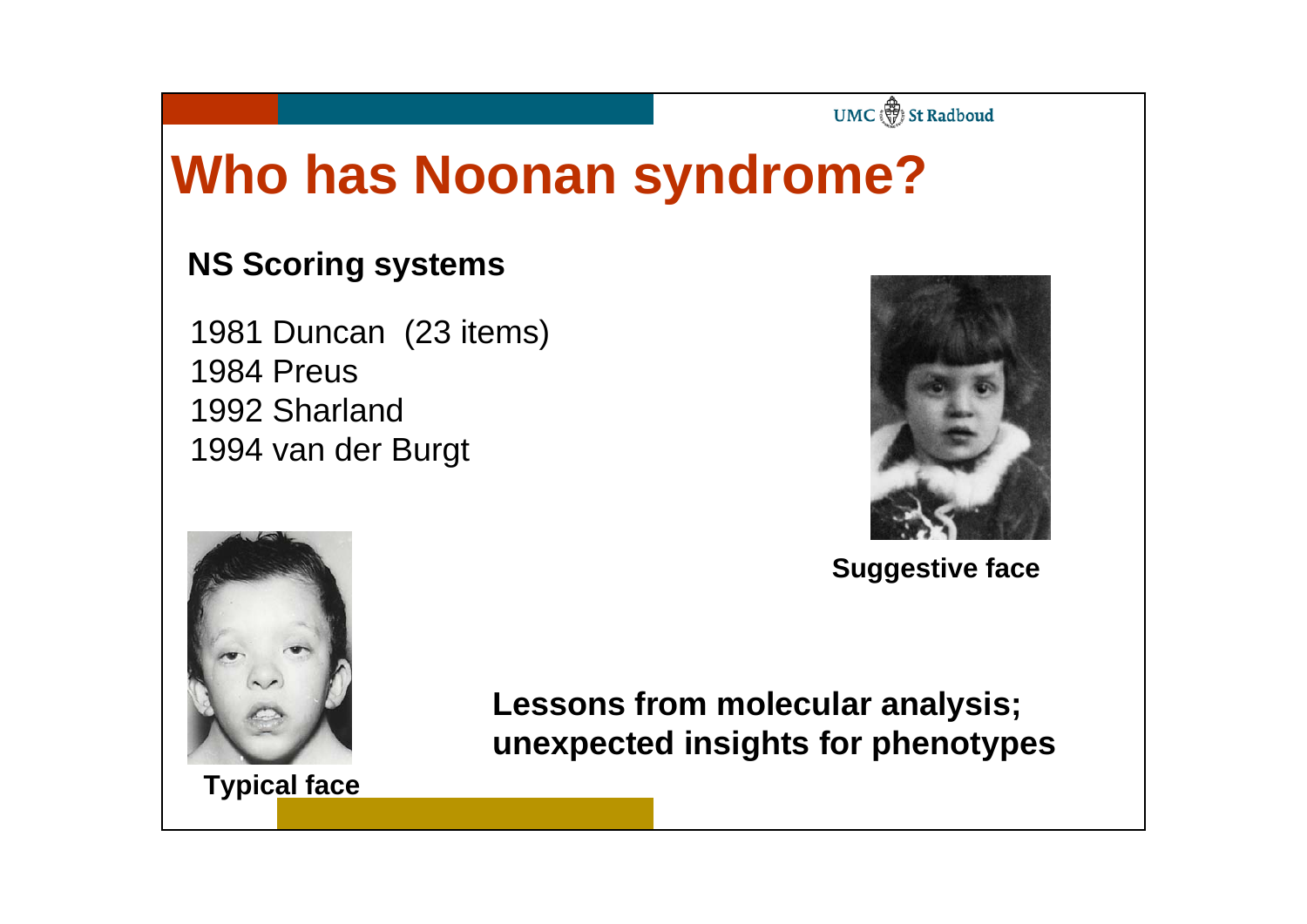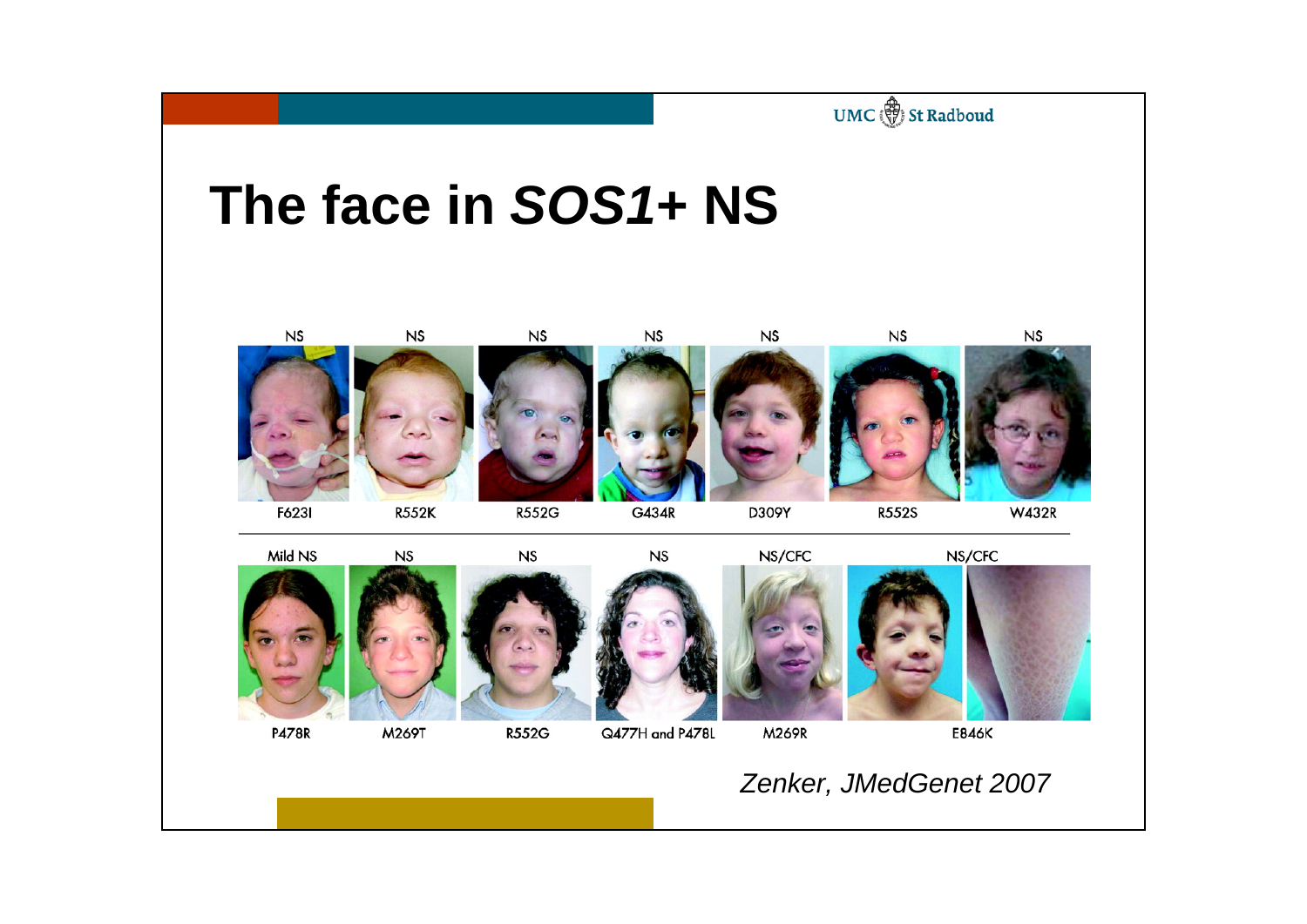

# **The face in** *KRAS***+ NS**



KRas A WTEYNLVVVGAGGVGKSALTIOLIONHFVDEYDPTIED<sup>30</sup> KRas B WTEYKLVVVGAGGVGKSALTIOLIONHFVDEYEPTIED38 HRas A WTEYKLWWGAGGVGKSALTIOLIONHFVDEYDPTIED<sup>38</sup> H-Ras B IMTEYKLVVVGAGGVGKSALTIOLIONHFVDEY TIED<sup>38</sup> N-Ros IMTEYNLVVVGAGGVGKSALTIOLIONHFVDEYDFTED38

56LDTAGOEEYS<sup>45</sup> 147KTRCRVSDAFYTLVREIRQ165 147KTROGVODAFYTLVREIRK<sup>165</sup> 56LDTAGQEEYS<sup>65</sup> 56LDTAGOEEYS<sup>65</sup> 347KTROGVEDAFYTLVREIRO<sup>165</sup> 56LDTAGQEEYS65 147KTROG---------------151

147KTROGVZDAFYTLVREIRQ165 56LDTAGQEEYS<sup>65</sup> P<sub>10</sub>

*Zenker JMedGenet 2007*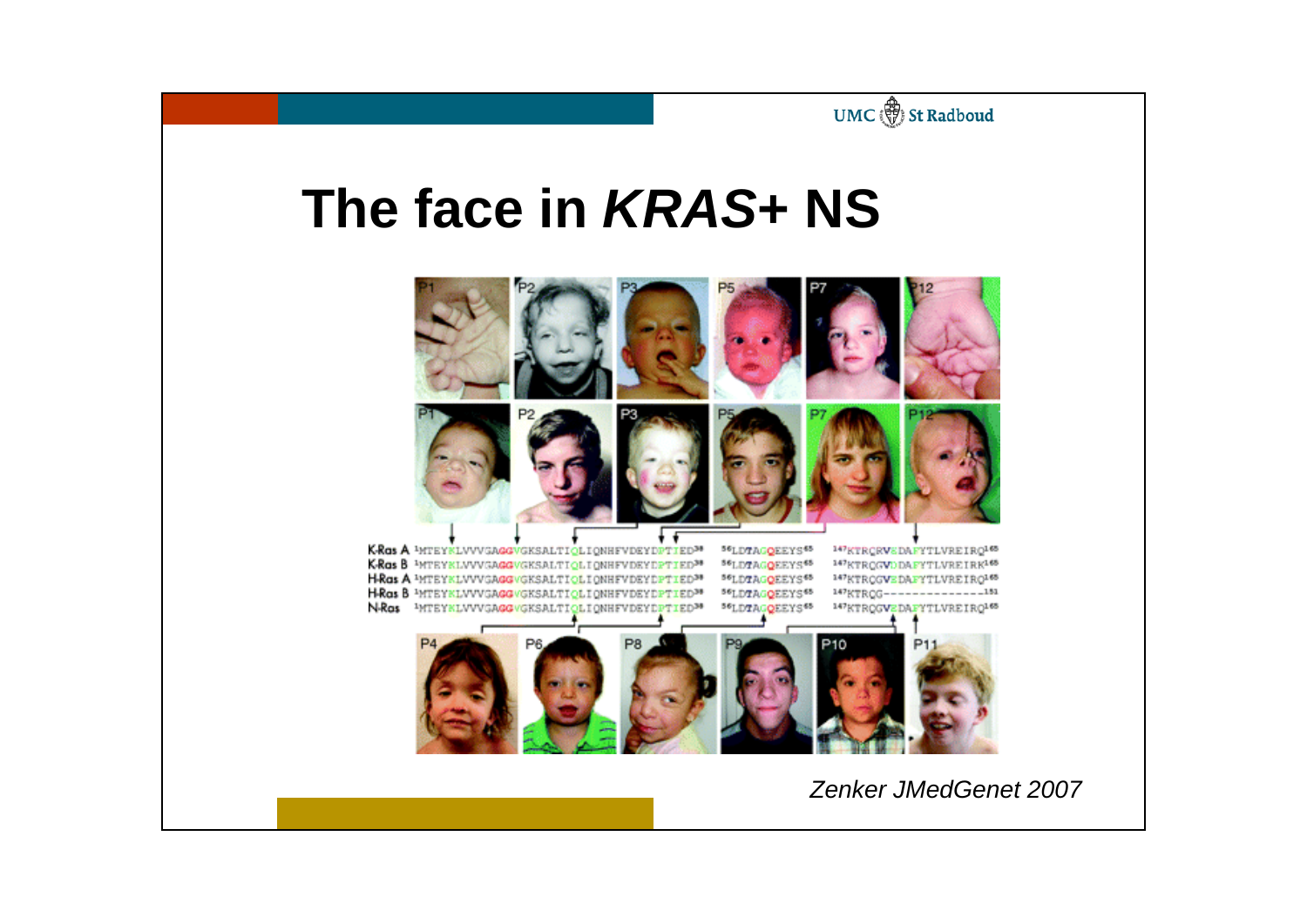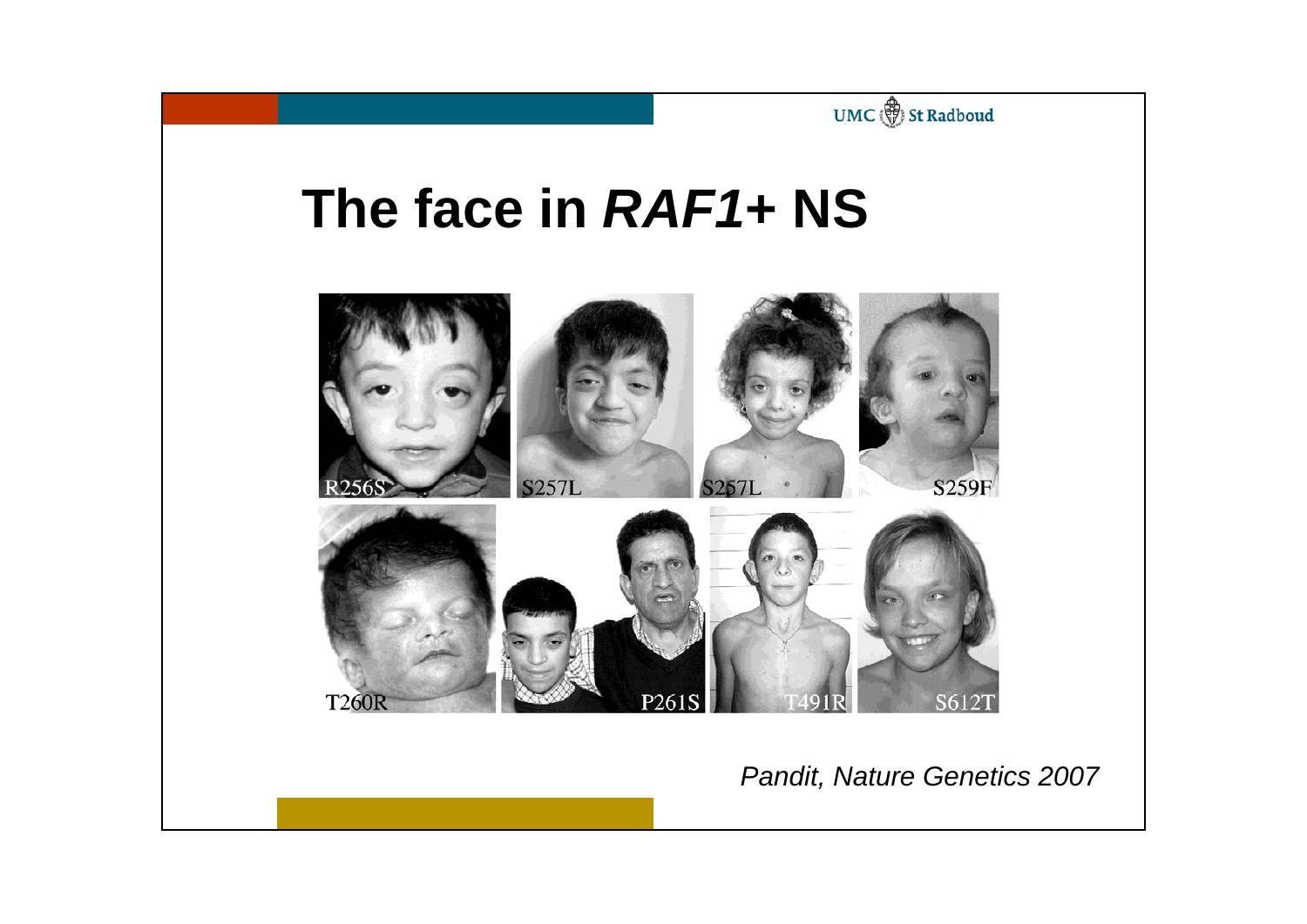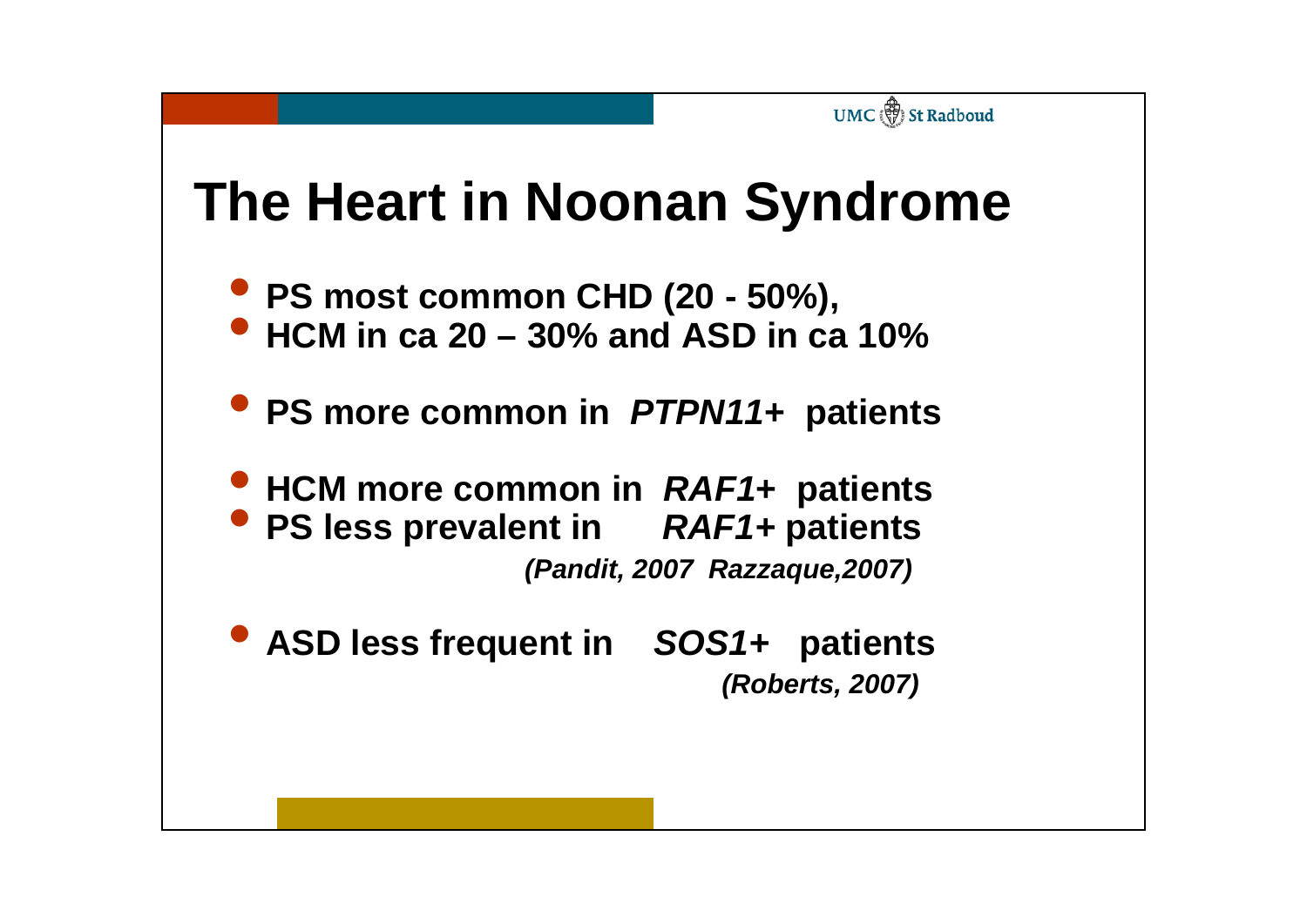## UMC St Radboud **The electrocardiogram in Noonan syndrome**

Wide QRS complex

Left-axis deviation

Pathologic Q

Little R development over the left precordium



*Sanchez-Cascos 1983*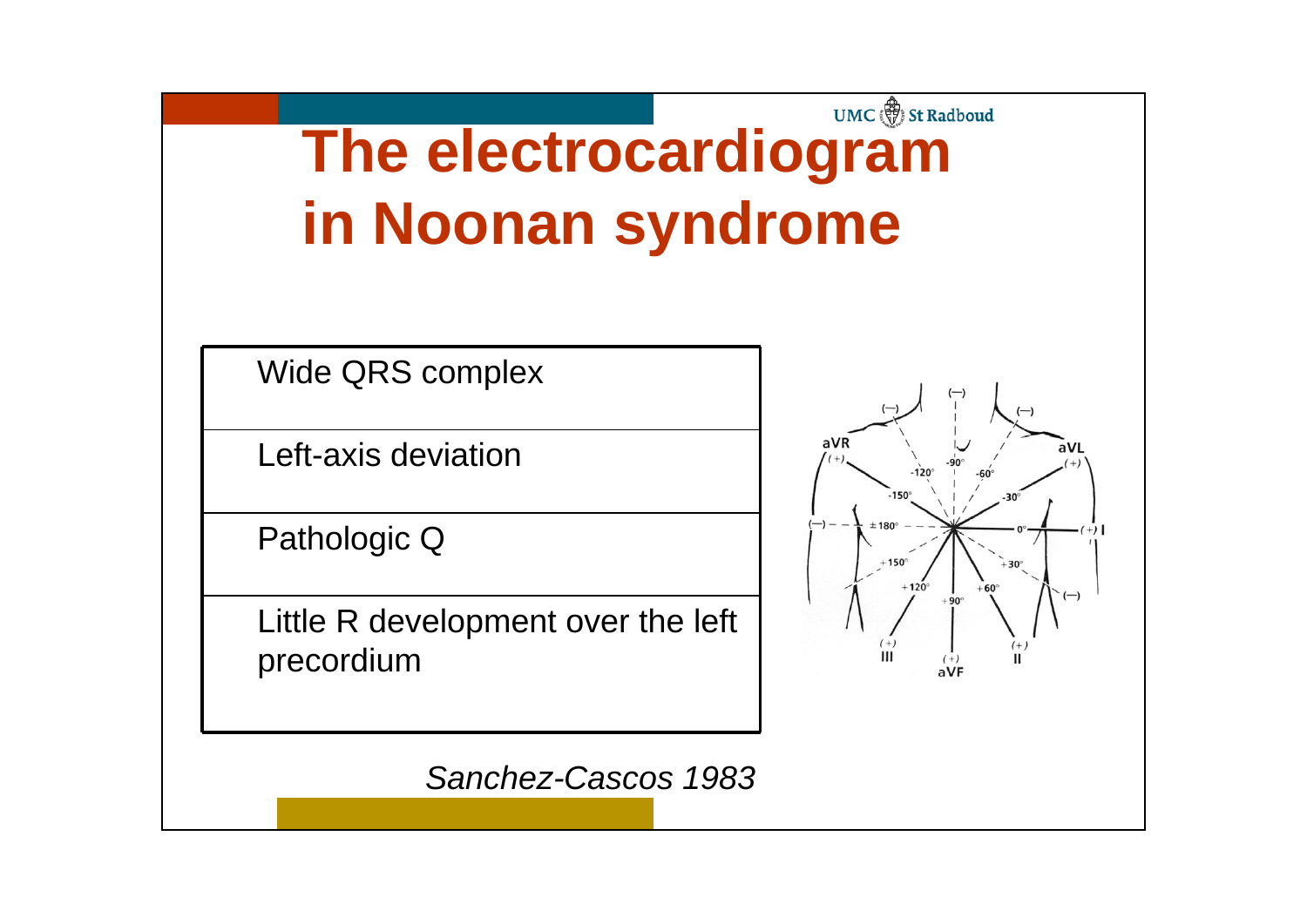|                                                      |                            | UMC <b>is a</b> St Radboud |          |  |
|------------------------------------------------------|----------------------------|----------------------------|----------|--|
| <b>Study group</b>                                   | <b>PTPN11+</b><br>$(n=56)$ | $PTPN11 -$<br>$(n=29)$     | P-value* |  |
| <b>Abberant ECG (%)</b>                              | 30 (53,6%)                 | 12 (41,4%)                 | 0,201    |  |
| Number of ECG characteristics:                       |                            |                            |          |  |
| 1 ECG characteristic (%)                             | 16(28,6)                   | 8(27,6)                    | 0,567    |  |
| 2 ECG characteristics (%)                            | 12(21,4)                   | 3(10,3)                    | 0,166    |  |
| 3 ECG characteristics (%)                            | 2(3,6)                     | 1(3,4)                     | 0,733    |  |
| 4 ECG characteristics (%)                            | 0(0)                       | 0(0)                       | ------   |  |
| Kind of ECG characteristic:                          |                            |                            |          |  |
| Wide QRS complex                                     | 0(0)                       | 0(0)                       |          |  |
| Left-axis deviation (%)                              | 27 (48,2%)                 | 11 (37,9%)                 | 0,251    |  |
| Pathologic Q (%)                                     | 3(5,4)                     | 2(6,9)                     | 0,559    |  |
| Little R development over<br>the left precordium (%) | 16 (28,6%)                 | 4 (13,8%)                  | 0,103    |  |
|                                                      |                            |                            |          |  |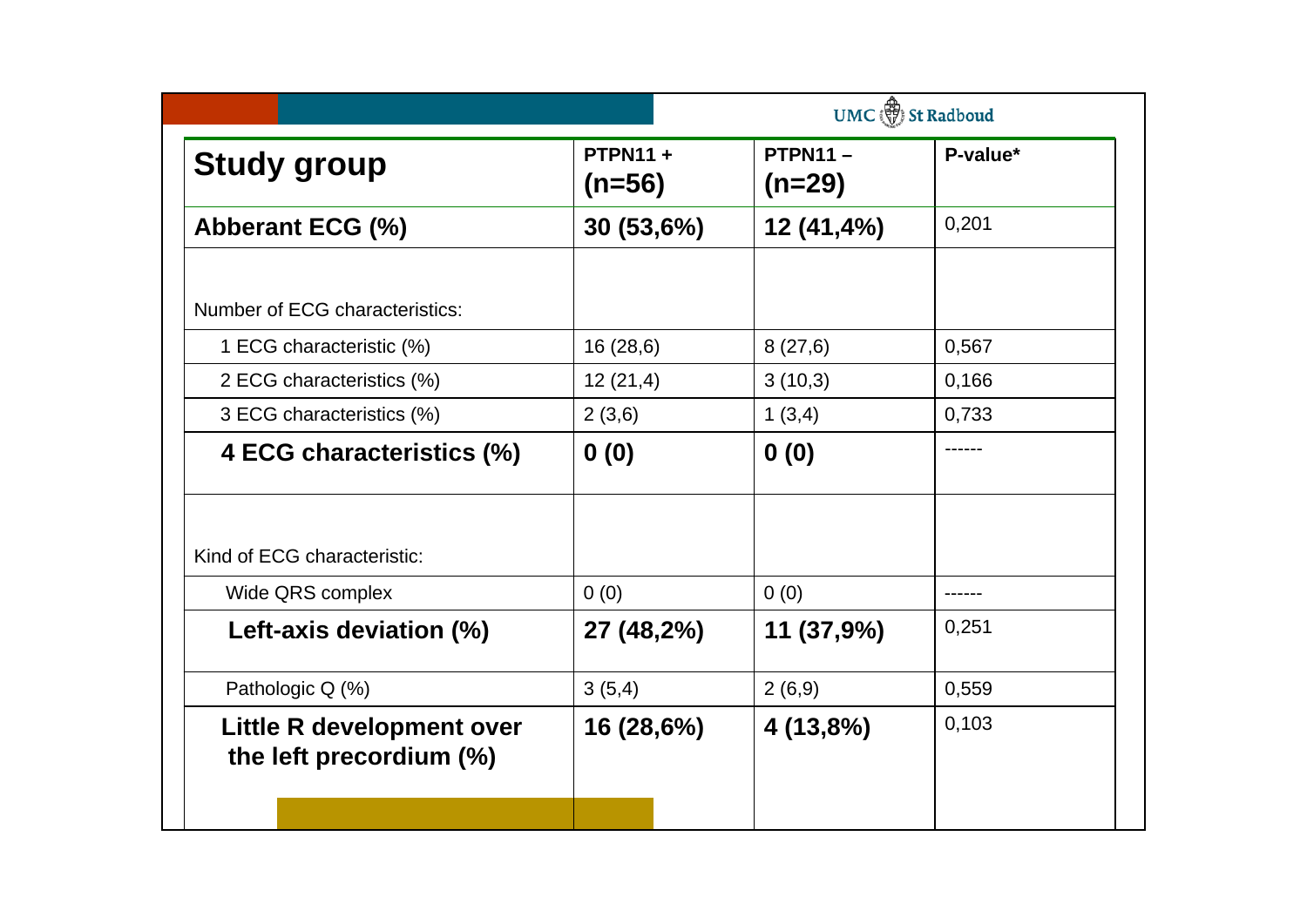## **The electrocardiogram in Noonan syndrome**



#### Pre operative ECG in NS patient

UMC (1) St Radboud



- **45% Left-axis deviation**
- **24% Little R development over the left precordium**

Normal ECG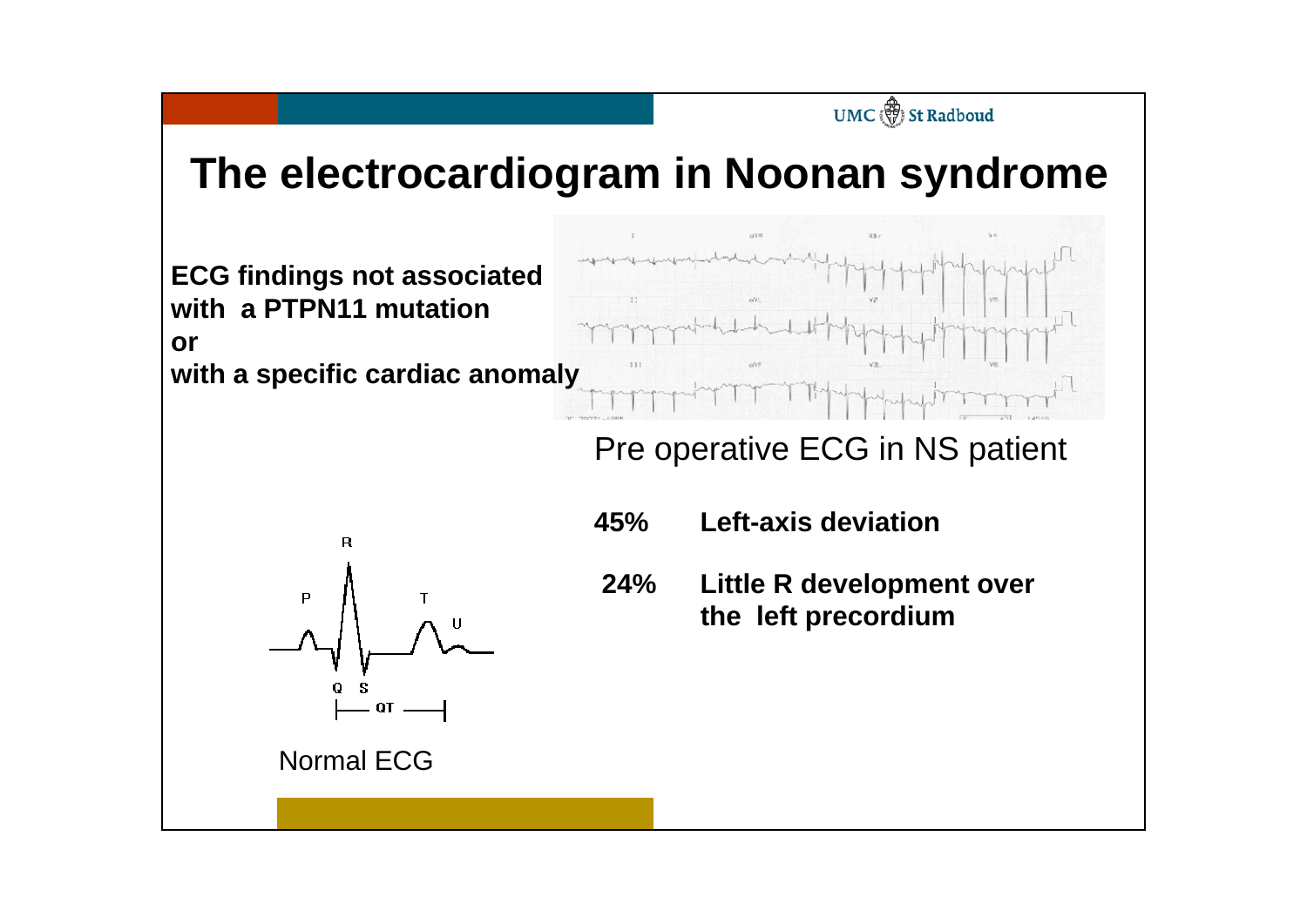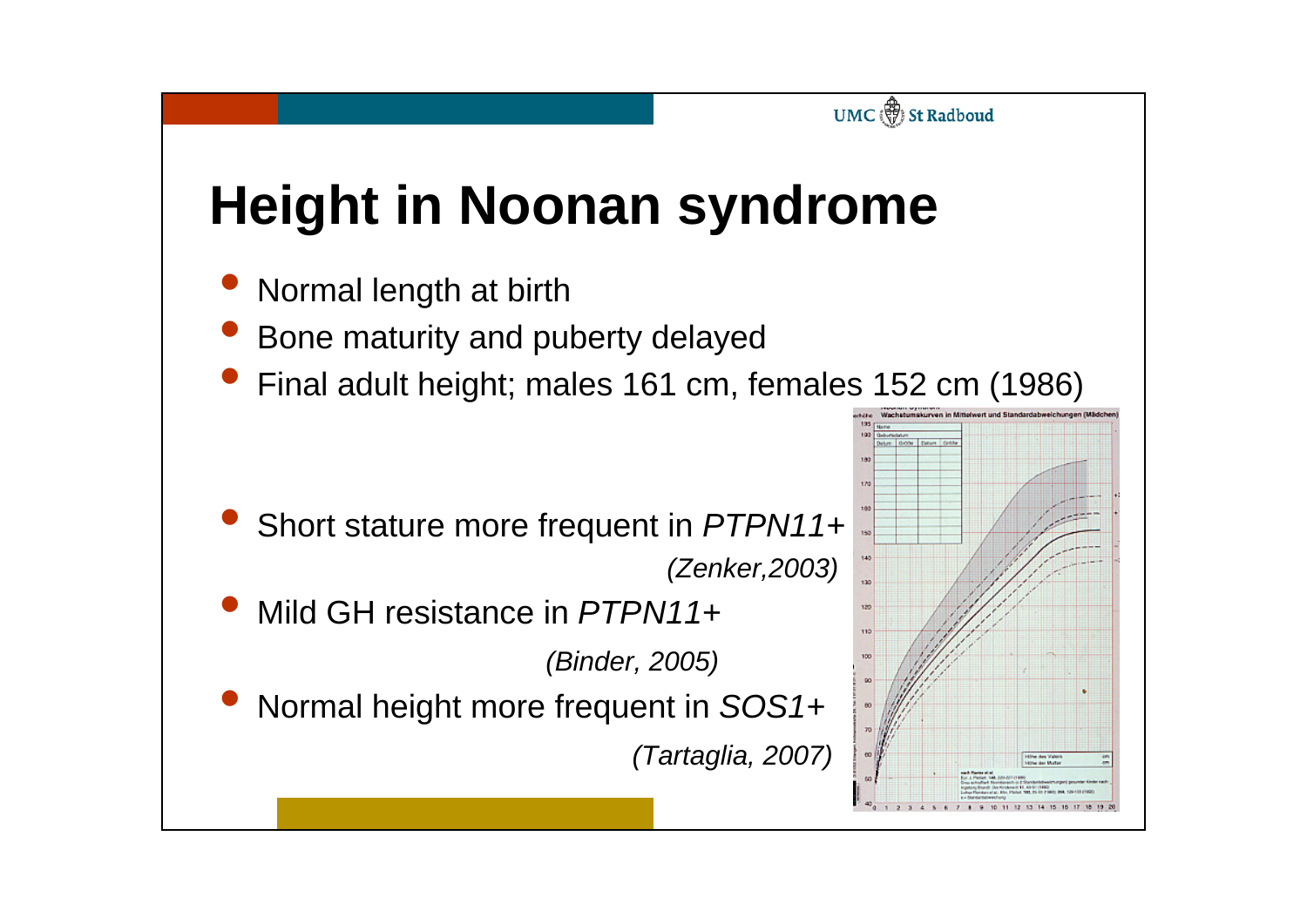## **Evolution of Height-SDS during GH treatment (n=29) mean (SD) (range)**

|                                       | At start             | After 1 year                | At final height      |  |  |
|---------------------------------------|----------------------|-----------------------------|----------------------|--|--|
| <b>National</b>                       | $-2.9**$ (0.7)(-4.1  | $\vert$ -2.3** (0.7) (-3.8) | $-1.6**$ (0.8) (-3.0 |  |  |
| standards                             | $-1.8$               | $-1.2$ )                    | $-0.3$               |  |  |
| Noonan                                | $-0.1^{**}$ (0.7) (- | $+0.6$ **/* (0.8) (-        | $+1.2*(0.9)(-1.1)$   |  |  |
| standards                             | $1.4 - +1.2$         | $1.0 - +2.1$                | $-+2.9$              |  |  |
| Mean age at start GH therapy<br>years |                      |                             |                      |  |  |

UMC (1) St Radboud

*PTPN11* +  $n = 22$ 

*(Noordam, 2008)*  Boys  $n = 21$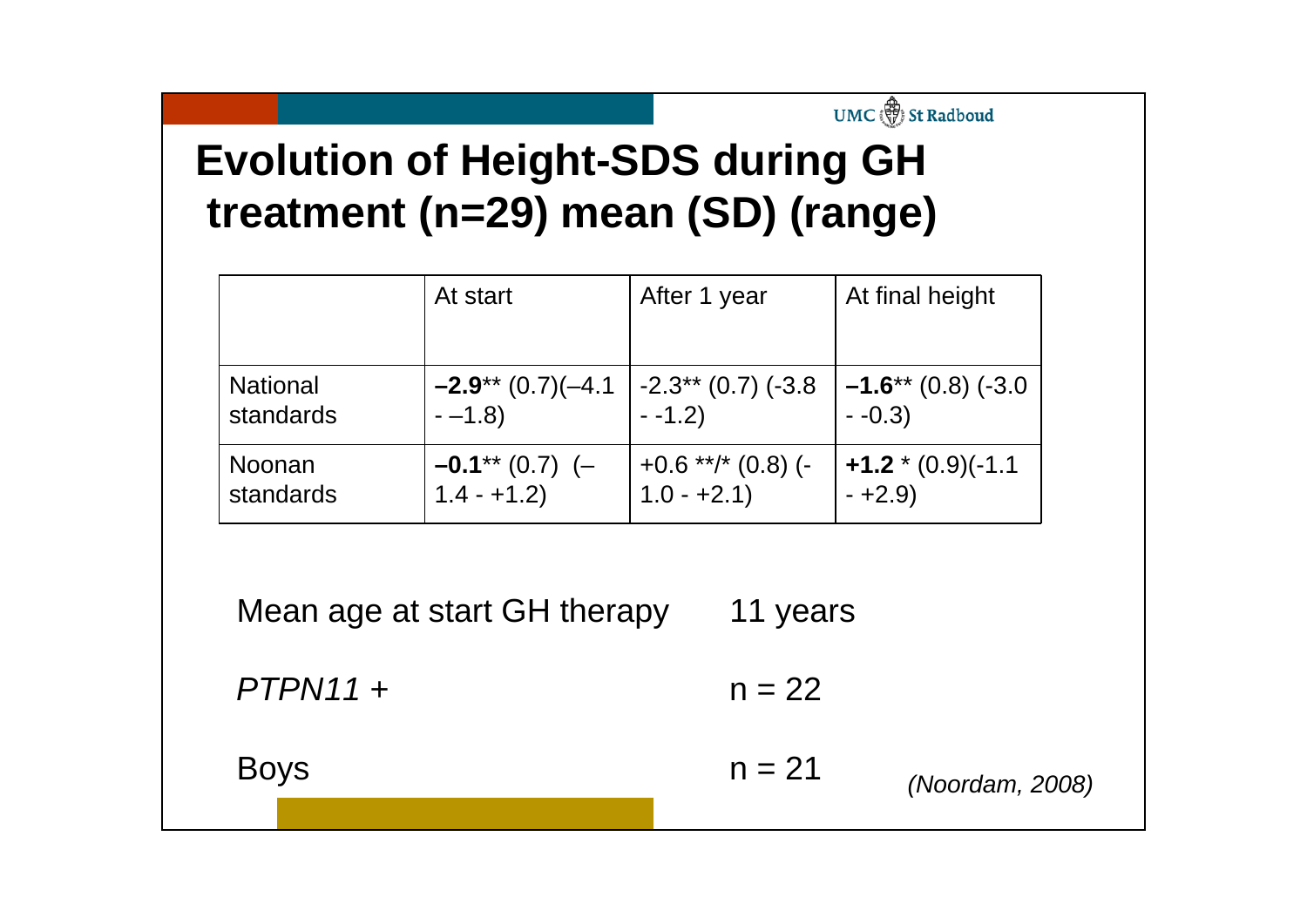UMC (1) St Radboud

#### **NOONAN SYNDROMEOther features**

- $\bullet$ "Webbed neck"
- $\bullet$ **Pectus car/excavatum**
- $\bullet$  Haematologic abnormalities
- **Cryptorchidism**
- Ophthalmologic and hearing abnormalities
- $\bullet$ **Ectodermal abnormalties**
- $\bullet$  Lymphatic vessel dysplasia
- $\bullet$  Developmental delay / learning problems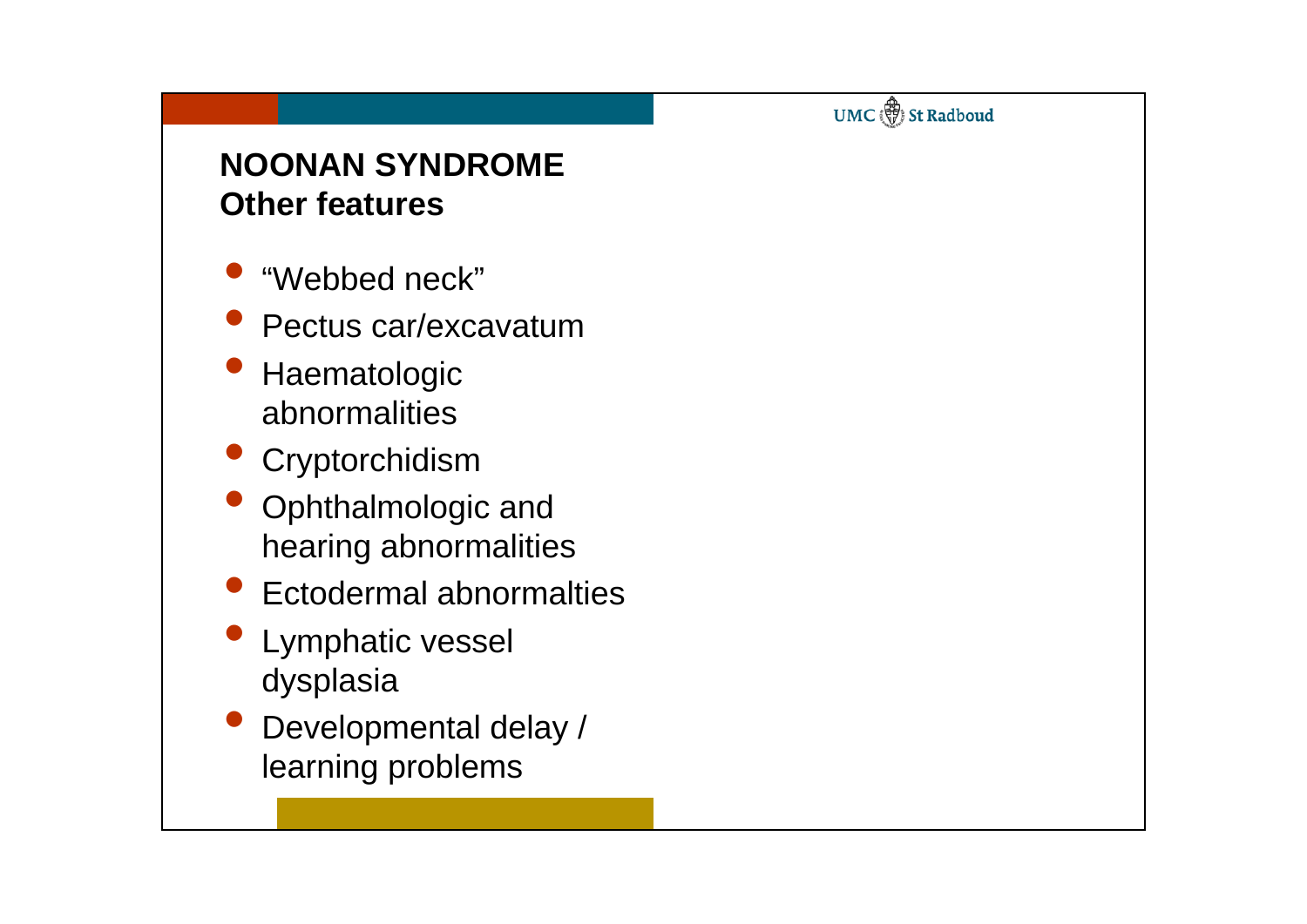

# **Bleeding diathesis**

- Up to 55% of all cases
- One-third have one or more coagulation defects
- **Results do not correlate with bleeding risk**
- $\bullet$  Easy bruising more common in *PTPN11*+ patients *(Zenker,2003 Yoshida,2004)*

- $\bullet$  Roberts et al 2007: thrombocytopenia and/or easy bruising in *SOS1*+ patients
- $\bullet$ Schubbert et al 2007: easy bruising in *KRAS*+ patient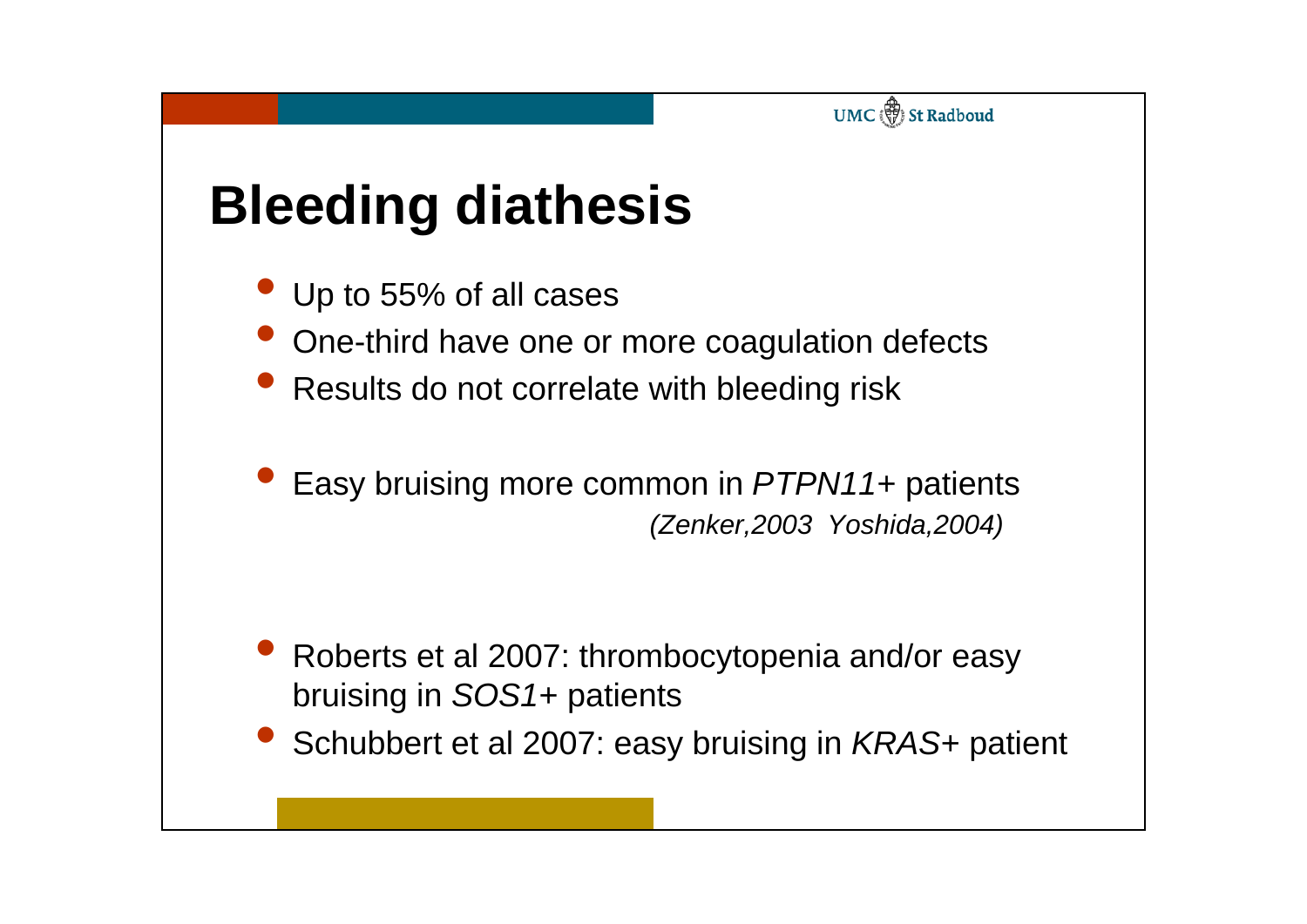# **Myeloproliferative disorders (MPD)**

UMC (1) St Radboud

#### $\bullet$ **Occasionally in NS patients**

- $\bullet$ Specific mutations in  $PTPN11 \rightarrow$  (transient) JMML *Kratz et al 2005*; 8 out of 19: **218C>T (T73I)**
- JMML and ALL reported in *KRAS*+ patients
- No MPD in *SOS1*+ patients reported
- $\bullet$ No MPD in *RAF1*+ patients reported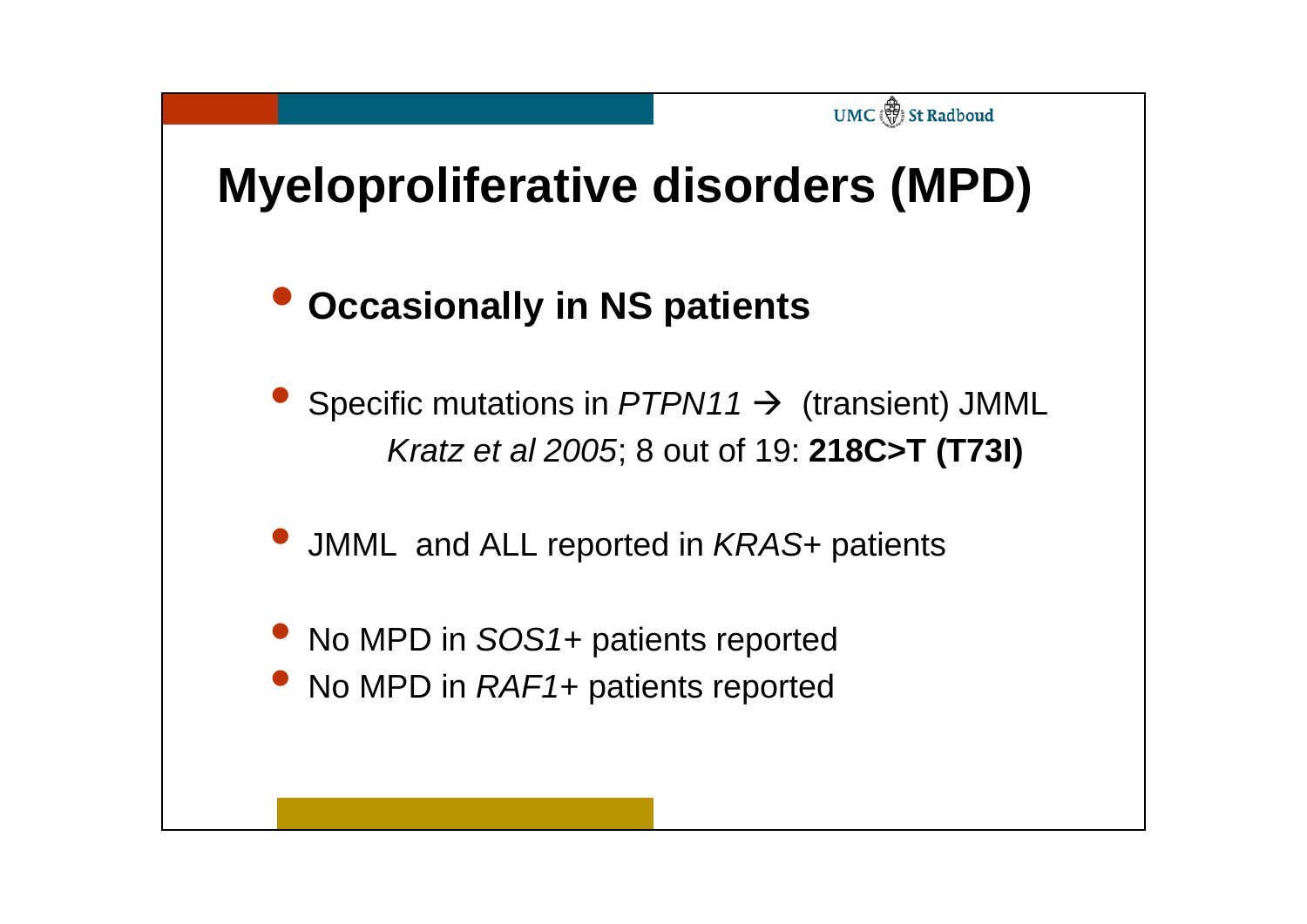# **Cryptorchidism in Noonan syndrome**

UMC ( St Radboud

 $\bullet$  60 – 80% of all boys with NS in *PTPN11*+, *SOS1*+, *KRAS*+ and *RAF1*+ patients \* more frequent in *PTPN11*+ *(Zenker,2003)*

 $\bullet$  Familial NS *PTPN11*+: maternal: paternal = 3:1 *(Tartaglia,2005)*

 $\bullet$ Familial NS *SOS1*+: affected mothers and fathers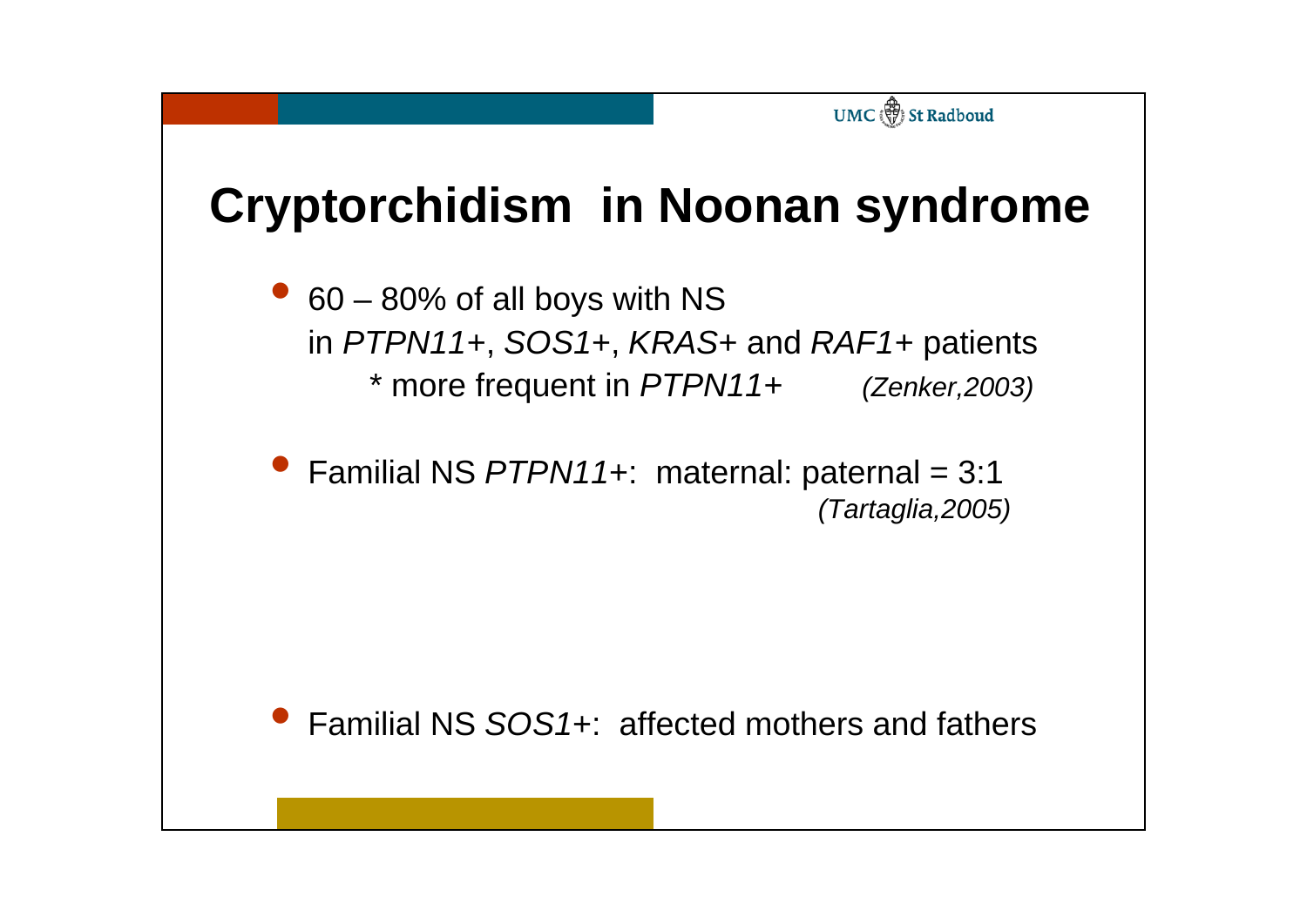# **Developmental delay / learning problems**

#### **In general**:

Mild motor delay (>70%) Articulation problems (>70%)

Mild mental retardation 15-35% Mean full scale IQ is 85



UMC (1) St Radboud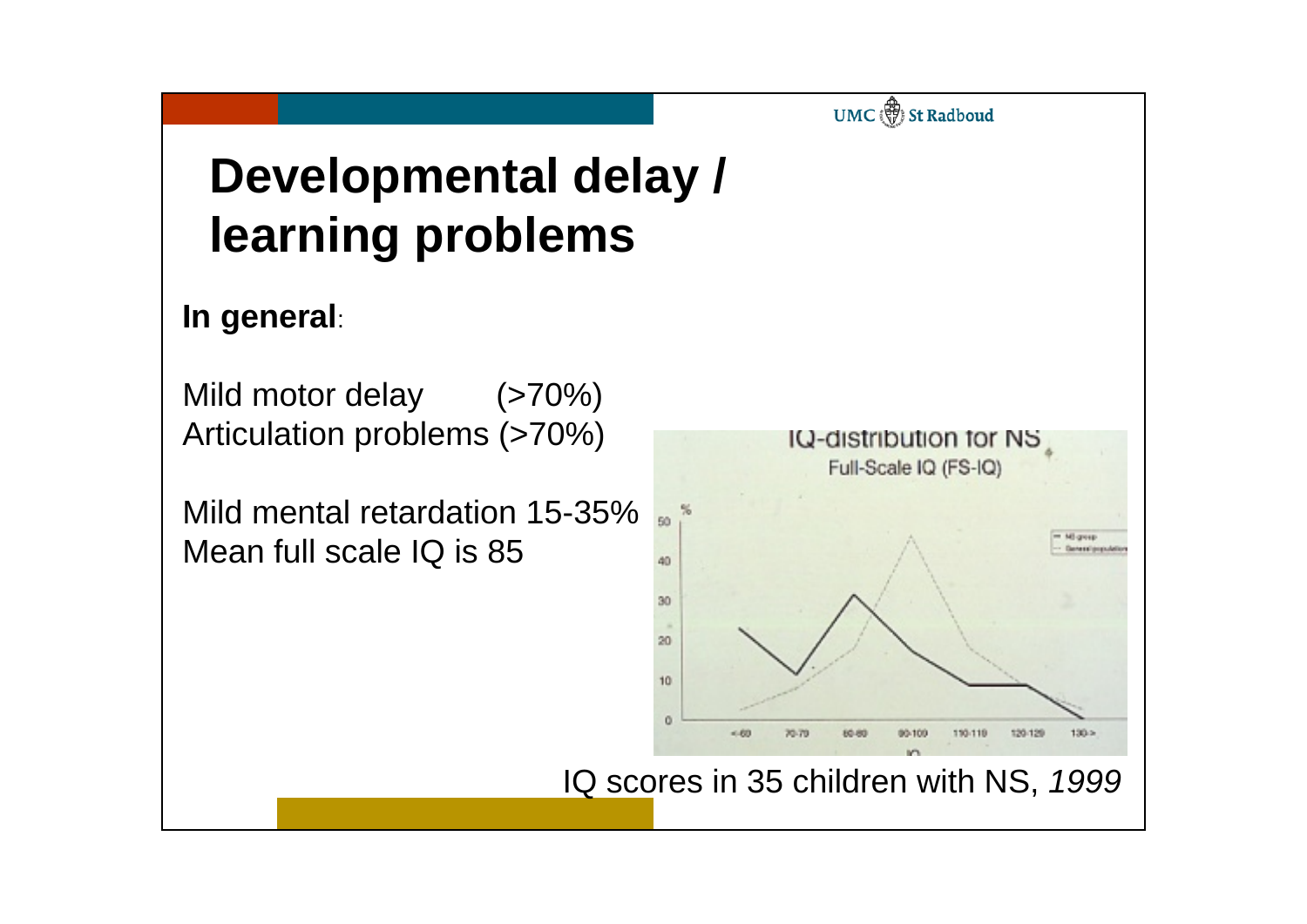UMC (1) St Radboud

# **Developmental delay/ learning problems**

*PTPN11*

More regular education 922A>G (Asn308Asp) *Jongmans,2005*

*SOS1* mutations Less MR/ special education *Tartaglia,2007 Zenker,2007*

KRAS mutations **Frequent developmental delay** *Zenker,2007*

*RAF1* mutations 8/21 (mild) Mental retardation *Pandit,2007*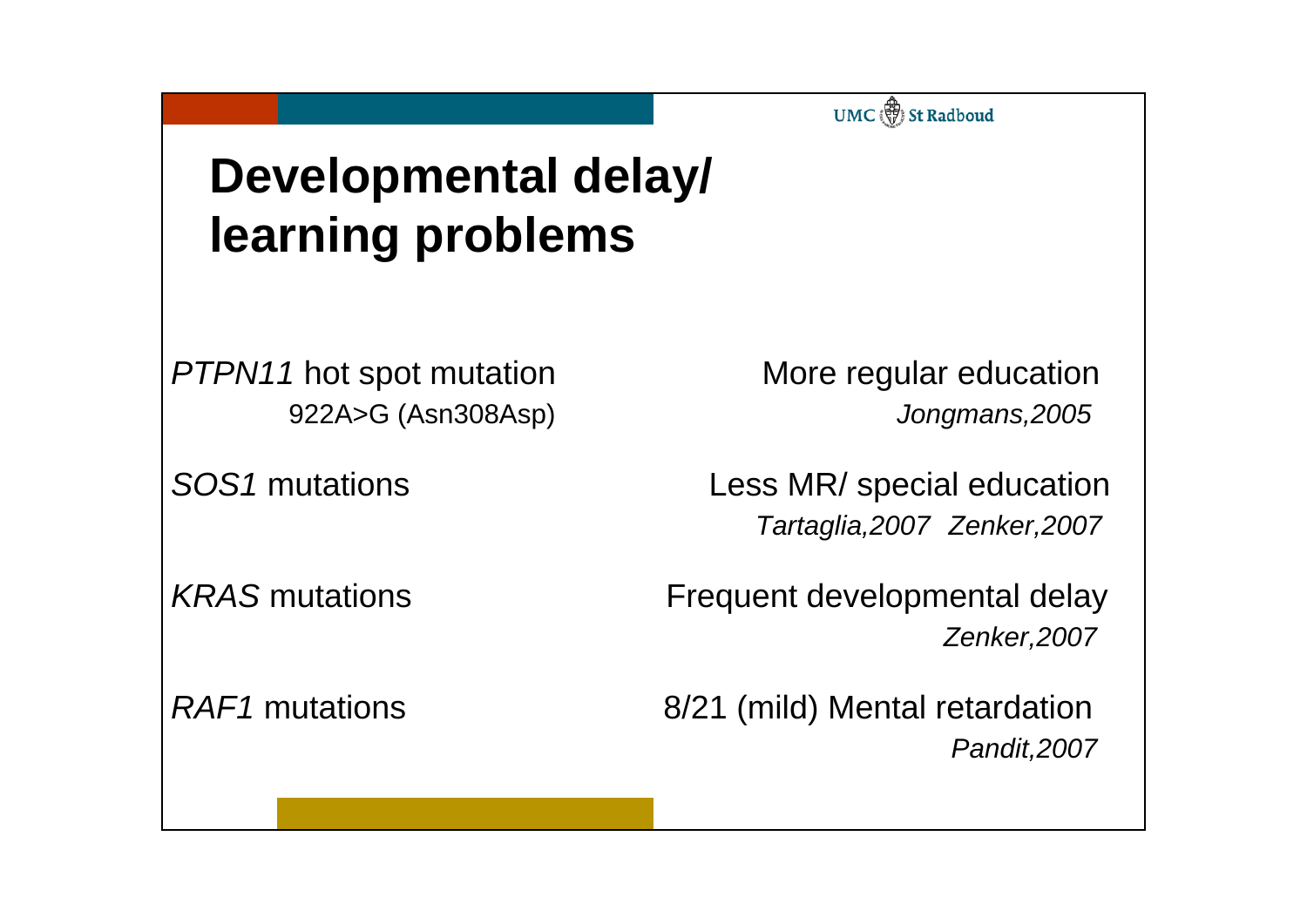# **Social cognition and psychopathology in Noonan Syndrome**

10 adult Patients (5 male, 5 female)

*PTPN11* mutation in 6 *KRAS* mutation in 1 *SOS1* mutation in 1

Heart: PS in 6Cleft MV in 1No Heart Defect in 3

GH treatment in 5

**No Mutation**

UMC (1) St Radboud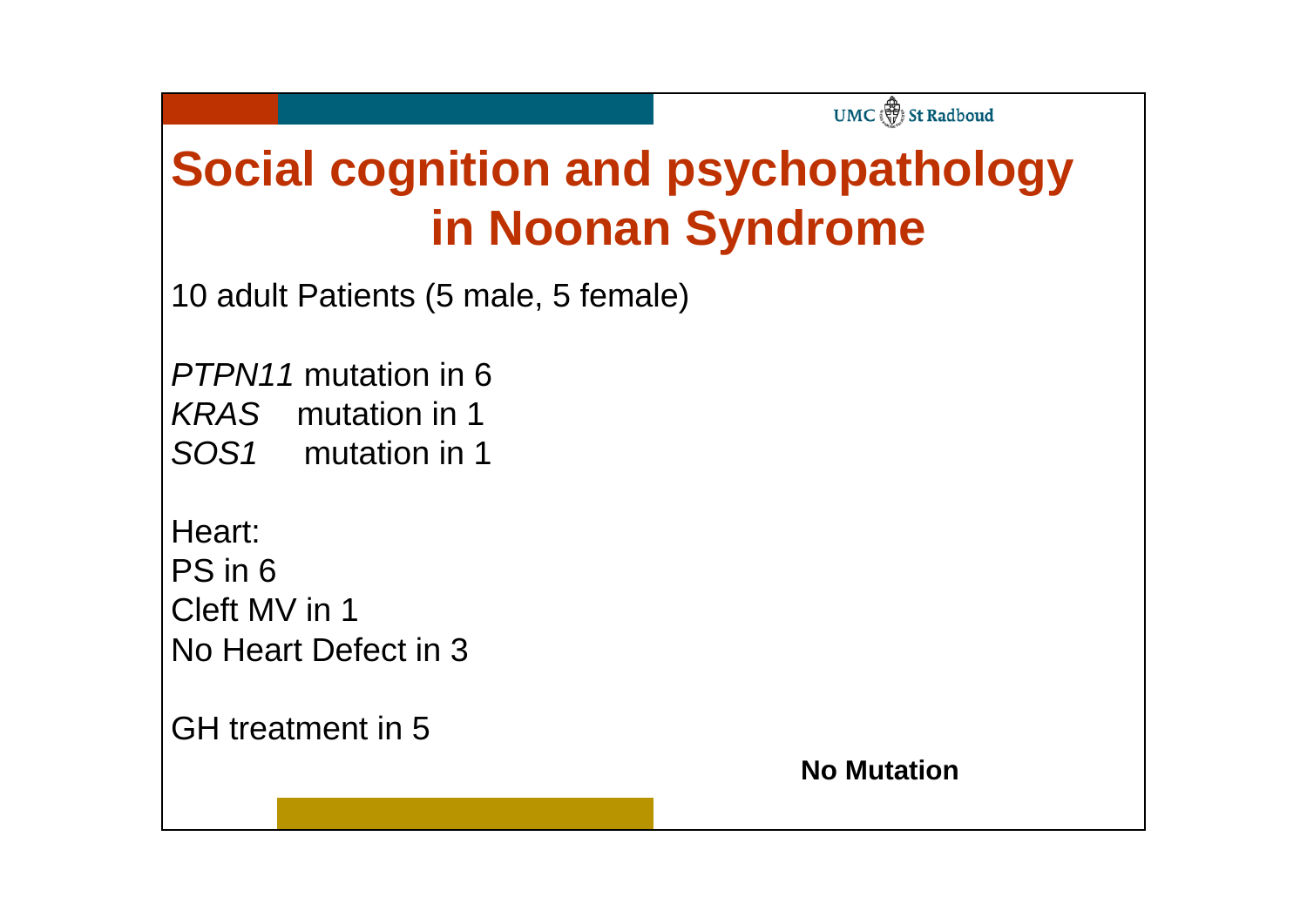## **Results in first 10 persons with NS**

UMC **St** Radboud

**Variability in IQ scores: 65 – 121**

**None met the criteria for ADHD/Pervasive Development Disorder**

**Social and emotional recognition and expression are moderately impaired**

**All patients were remarkably friendly, cooperative and willing to please**

**Tendency to desirable answering**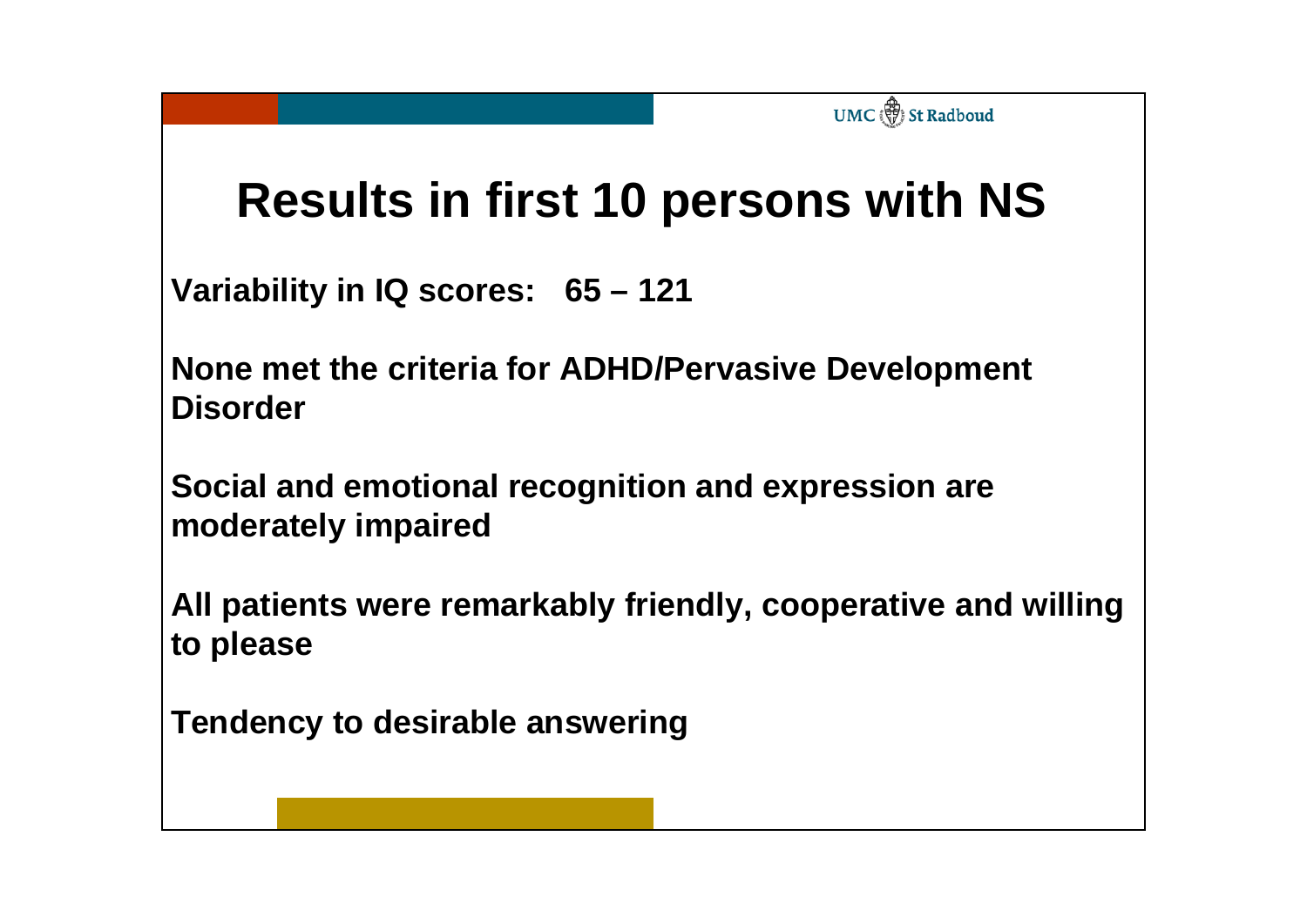## **Online Abstract Submission ESHG 200814 with NS**

UMC (1) St Radboud

- $\bullet$  NS with multiple giant cell lesions <sup>&</sup>gt;*PTPN11*+ and *SOS1* + *Beneteau et al*
- $\bullet$  Low frequency of *PTPN11*+ in Mexican patients with NS *Gonzalez-Huerta et al*
- $\bullet$  NS with marfanoid habitus in *SOS1*+ patient *Morin et al*
- $\bullet$  NS phenotype in *BRAF*+ patient *Nystrom* et al